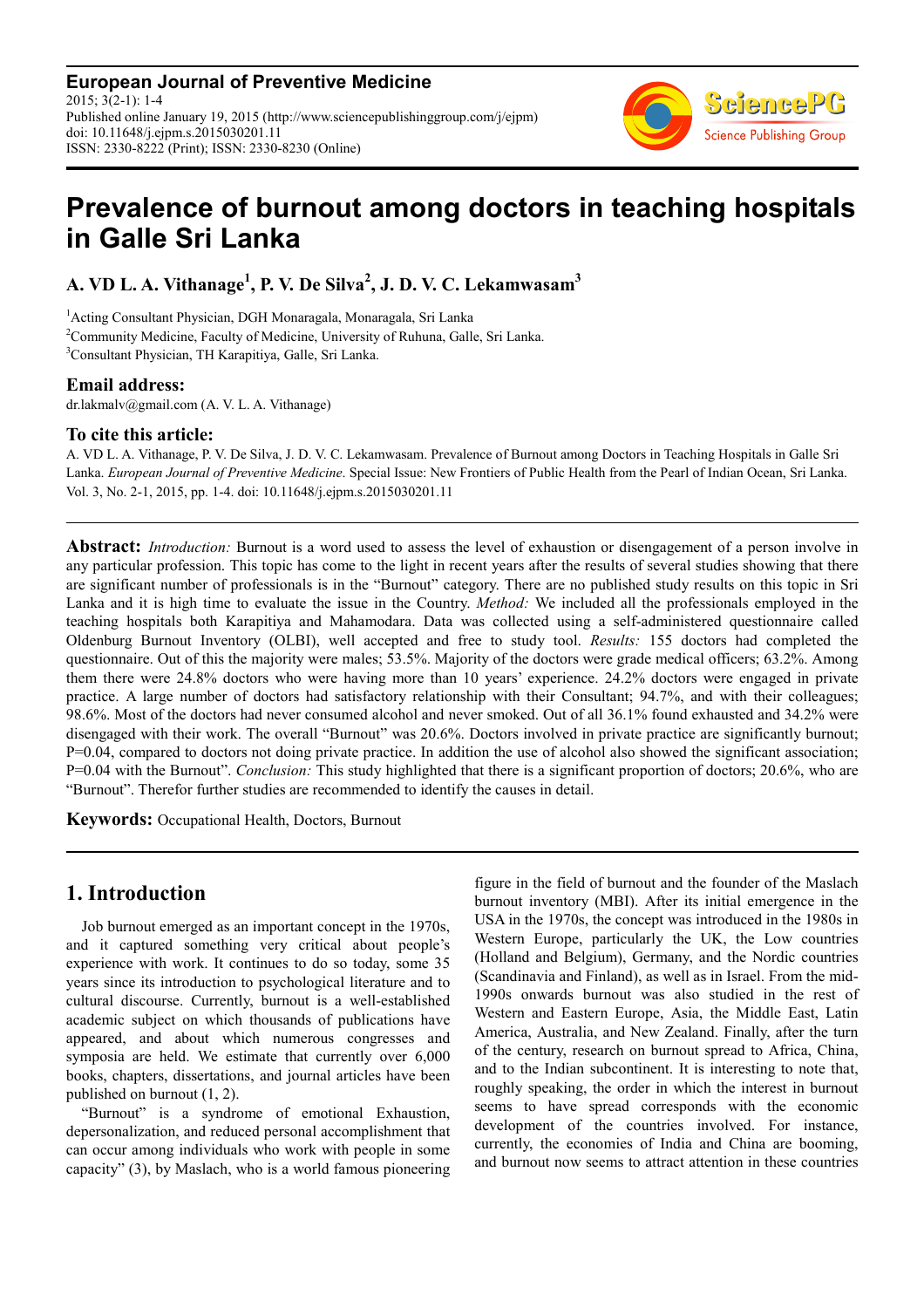as well. It has been suggested that globalization, privatization, and liberalization cause rapid changes in modern working life, such as increasing demands of learning new skills, the need to adopt new types of work, pressure of higher productivity and quality of work, time pressure and hectic jobs, which, in their turn, may produce burnout - particularly in rapidly developing countries like India (4).

Sri Lanka is a recognized country having recent development in almost all kind of professional activities. Health care has gained vast development steps in the recent past. According to the world trend we cannot neglect the fact that the professional burnout is a common association. The importance of identifying the gravity of the Burnout and its associations is that it will help to maintain high professional outcome, which is been done in developed countries in regular manner. There is no valid data found regarding Burnout among medical professionals in Sri Lanka despite multiple issues in the field.

The Oldenburg Burnout Inventory (OLBI), selfadministered questionnaire was used as the study instrument. Which was selected considering the facts like, it is free to use for non-commercial use, internationally validated (5) and easy to answer by the candidate. The questionnaire assesses disengagement and exhaustion as two main features of burnout. It was introduced and studied by Prof. Evanglia Demerouti. In addition to that there were an 11 other questions to assess socio-demographic data, data on occupation related factors at introduction of the questionnaire.

#### *1.1. Justification*

Medical field is rapidly developing in Sri Lanka adding many subspecialties. In addition the competitive and consumeristic trends in society seem to have engulfed the life of many doctors. Even though multiple parameters show positive aspects of life, professionals are daily facing more and more problems. So, it is high time to study the Burnout among the Sri Lankan doctors.

#### *1.2. Objectives*

The primary objective of the study was to find out the prevalence of the "Burnout" among doctors in the teaching hospitals in Galle district. The specific objectives were to search for the possible associations like demographic characteristics, specialty, use of alcohol and smoking among the doctors.

# **2. Methodology**

All the eligible doctors employed in the teaching hospital Mahamodara and Karapitiya were invited to the study. But finally the main sample was selected from the Karapitiya hospital due to some practical reasons.

Categories or doctors that included were, MO/SHO, post graduate trainees, RHO's, HO's who has completed six months of their training.

Categories mentioned below were excluded, Consultants,

Administrative grade doctors and HO, s who has not completed six months of their training.

Ethical clearance for the study will be obtained from the Ethics Committee of the Faculty of Medicine, University of Ruhuna.

The principal author collected all the data to ensure the completeness and the quality of data. The suitable date and a time selected to minimize the disturbance to the routine activities after communicating with the medical officers. Confidentiality ensured by obtaining the completed questionnaire into a box.

#### *2.1. Analysis*

There were sixteen questions in the questionnaire. Eight out of sixteen assess the exhaustion and rest does the disengagement. Each question has four answers and candidate has to select degree of agreement and score to the relevant answer is given as mentioned below.

Calculations were done separately in each of the two main categories. In both of these categories if the mean is more than 2.5 they were considered burnout in the proper study [3].

All data coded and entered into a database, which created using the Statistical Package of Social Science (SPSS). Data cleaning and checking will be done. Where appropriate, data expressed as means and standard deviations. Differences between proportions of groups tested for statistical significance using the chi square test. Probability values less than 0.05 will be considered as statistically significant.

We added few extra questions at introduction to the original questionnaire in view of analyzing few more possible associations of Burnout.

# **3. Results**

*Table 3.1. Job specific factors of study participants* 

| Variable                   | <b>Number</b>  | Percentage |  |
|----------------------------|----------------|------------|--|
| Designation                |                |            |  |
| HO                         | 23             | 14.8%      |  |
| RHO/ SHO/MO                | 98             | 63.2%      |  |
| <b>PG</b> Trainees         | 33             | 21.3%      |  |
| Others                     | $\mathbf{1}$   | 0.7%       |  |
| Working Experience         |                |            |  |
| $<$ 5 years                | 58             | 37.4%      |  |
| $5-10$ years               | 57             | 36.8%      |  |
| $11-15$ years              | 26             | 16.8%      |  |
| $>15$ years                | 14             | $9.0\%$    |  |
| Specialty                  |                |            |  |
| Medicine                   | 25             | 19.1%      |  |
| Surgery                    | 26             | 19.8%      |  |
| GYN/OBS                    | $\overline{4}$ | 3.1%       |  |
| Anesthesia/ETC/ICU         | 17             | 13.0%      |  |
| Others                     | 59             | 45.0%      |  |
| Engage in private practice |                |            |  |
| Yes                        | 37             | 24.2%      |  |
| No                         | 116            | 75.8%      |  |

155 doctors working in Teaching hospital Karapitiya and Teaching hospital Mahamodara have participated in the study.

First we analyzed the demographic factors of the participants according to gender, marital status and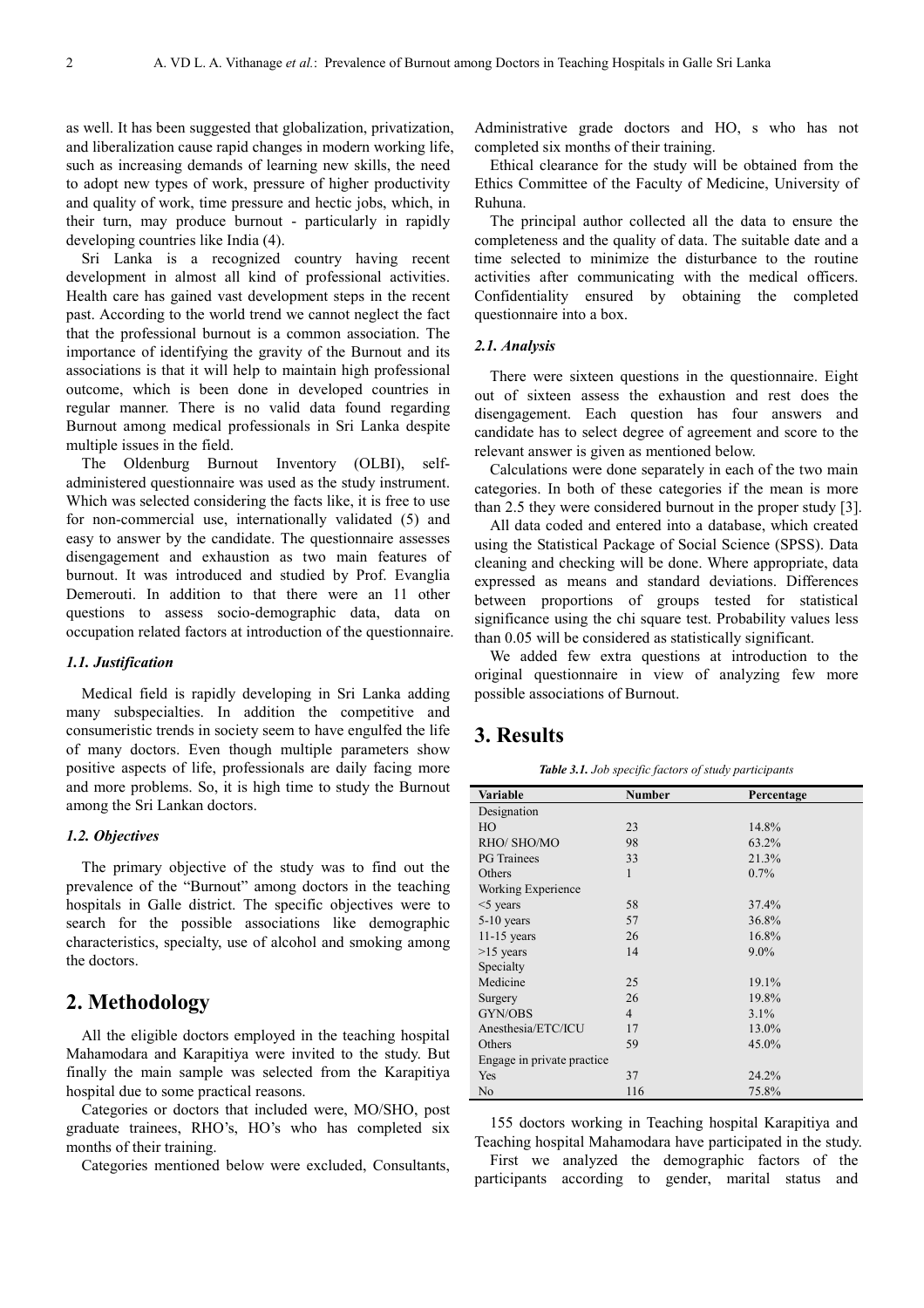accommodation. Majority (53.5%) of the participants was males and large majority (78.1%) was married. Most of the doctors (60.0%) are coming to work from their homes.

Analysis of the candidates for their relationship with colleagues and bosses reveled Large majority of the doctors had satisfactory relationship with their boss (94.7%) and with their colleagues (98.6%).

The use of alcohol and the smoking status also questioned. Most of the doctors has never consumed alcohol (73.7%) and never smoked (93.5%).

Some of important analysis which showed significant results is given in tables below.

#### *3.1. Job Specific Factors of Study Participants*

Most of doctors (63.2%) were grade medical officers (RHO/SHO/MO). Only 25.8% had more than 10 years of working experience. Large majority (75.8%) of doctors were not engaged in private practice.

#### *3.2. Prevalence of Exhaustion, Disengagement and Burnout among Study Participants*

*Table 3.2. Prevalence of Exhaustion, Disengagement and Burnout among study participants* 

| <b>Variable</b> | <b>Number</b> | Percentage |
|-----------------|---------------|------------|
| Exhaustion      |               |            |
| Yes             | 56            | 36.1%      |
| N <sub>0</sub>  | 99            | 63.9%      |
| Disengagement   |               |            |
| Yes             | 53            | 34.2%      |
| No              | 102           | 65.8%      |
| <b>Burnout</b>  |               |            |
| Yes             | 32            | 20.6%      |
| No              | 123           | 79.4%      |

20.6% of doctors were identified as having burnout.

#### *3.3. Correlates of Burnout among Study Participants*

*Table 3.3. Correlates of Burnout among study participants* 

| Variable                    | <b>Burnout</b> | <b>No Burnout</b> | Significance               |
|-----------------------------|----------------|-------------------|----------------------------|
| Gender                      |                |                   |                            |
| Male                        | 21             | 62                | Chi-square 2.3<br>$P=0.12$ |
| Female                      | 11             | 61                |                            |
| Marital status              |                |                   |                            |
| Married                     | 25             | 96                | Chi-square 0.4             |
| Unmarried                   | $\overline{7}$ | 27                | $P=0.83$                   |
| Accommodation               |                |                   |                            |
| Home                        | 19             | 74                | Chi-square 1.2             |
| <b>Boarded</b>              | 6              | 31                | $P=0.5$                    |
| <b>Quarters</b>             | $\overline{7}$ | 18                |                            |
| Working Experience          |                |                   |                            |
| Up to 10 years              | 22             | 93                | Chi-square                 |
| More than 10 years          | 10             | 30                | $P=0.4$                    |
| Private practice            |                |                   |                            |
| Doing private practice      | 12.            | 25                | Chi-square 3.9             |
| Not doing private practice. | 20             | 96                | $P = 0.04$                 |
| Consumption of alcohol      |                |                   |                            |
| Never consumed              | 18             | 94                | Chi-square                 |
| Consumed (current or past)  | 14             | 26                | $P=0.01$                   |

# **4. Discussion**

The numbers of participants were 155 in the study. Majority (53.5%) of the participants was males and large majority (78.1%) was married. Most of doctors (63.2%) were grade medical officers (RHO/SHO/MO). only 37 of them (24.1%) were engaged in private practice.

Most of the doctors has never consumed alcohol (73.7%) and never smoked (93.5%).

The OLBI questionnaire assesses exhaustion and the disengagement as two main components of the Burnout. We found that among 155 of the participants 56 doctors (36.1%) were exhausted and the 53 doctors (34.2%) were disengaged. Finally the 32 doctors (20.6%) were found burnout.

Some of the results found during literature search are mentioned below shows the gravity of the problem. Multiple studies have indicated a high prevalence of burnout among practicing physicians and have shown that one-third of physicians have experienced burnout at certain points throughout their careers (6). They describe it as that "Burnout" begins to cultivate its seeds during the medical school days, continues throughout the residency period, and finally matures in the daily life of practicing physicians. Studies suggest that the prevalence of burnout among medical students ranges between 31 and 49.6% (7). Among residents, 50% and 76% of surgical and internal medicine residents are affected, respectively (8). Cohen et al. found that at least one-third of Canadian medical residents from different specialties experience a stressful life (9). On the contrary, Lagasse et al. report that 12.5% of medical residents scored positively on the three dimensions altogether (10). Even higher rates were recorded in a study done among Lebanese residents (11).

The above results highlight that at least over one third (>30%) of the resident doctors are having features of burnout. Comparatively our results show some lower rate of burnout. We think that one reason could be since our medical practice has not reached up to the level where these results were found. There may other reasons like higher levels of tolerability of stressors like our people did during the post tsunami period. Though the overall burnout percentage is comparatively lower than many other countries this sample will not represents the whole country. The rapid development and the grooving higher demand for work in the medical profession will definitely affect these figures. More and more doctors are engaged in the private practice at the periphery, so need to evaluate the burnout among them for further elaboration of the issue. So these results may represent the iceberg phenomenon of the true figures of the issue. Finally we feel this result is a red flag to tackle the problem at the nip of the bud.

During the sub-group analysis we found that gender, marital status, accommodation or working experience did not show significant association with the Burnout. But we found that two other categories heaving significant association. Statistically significant number of burnout doctors were engaged in private practice  $(p=0.04)$  and similarly uses